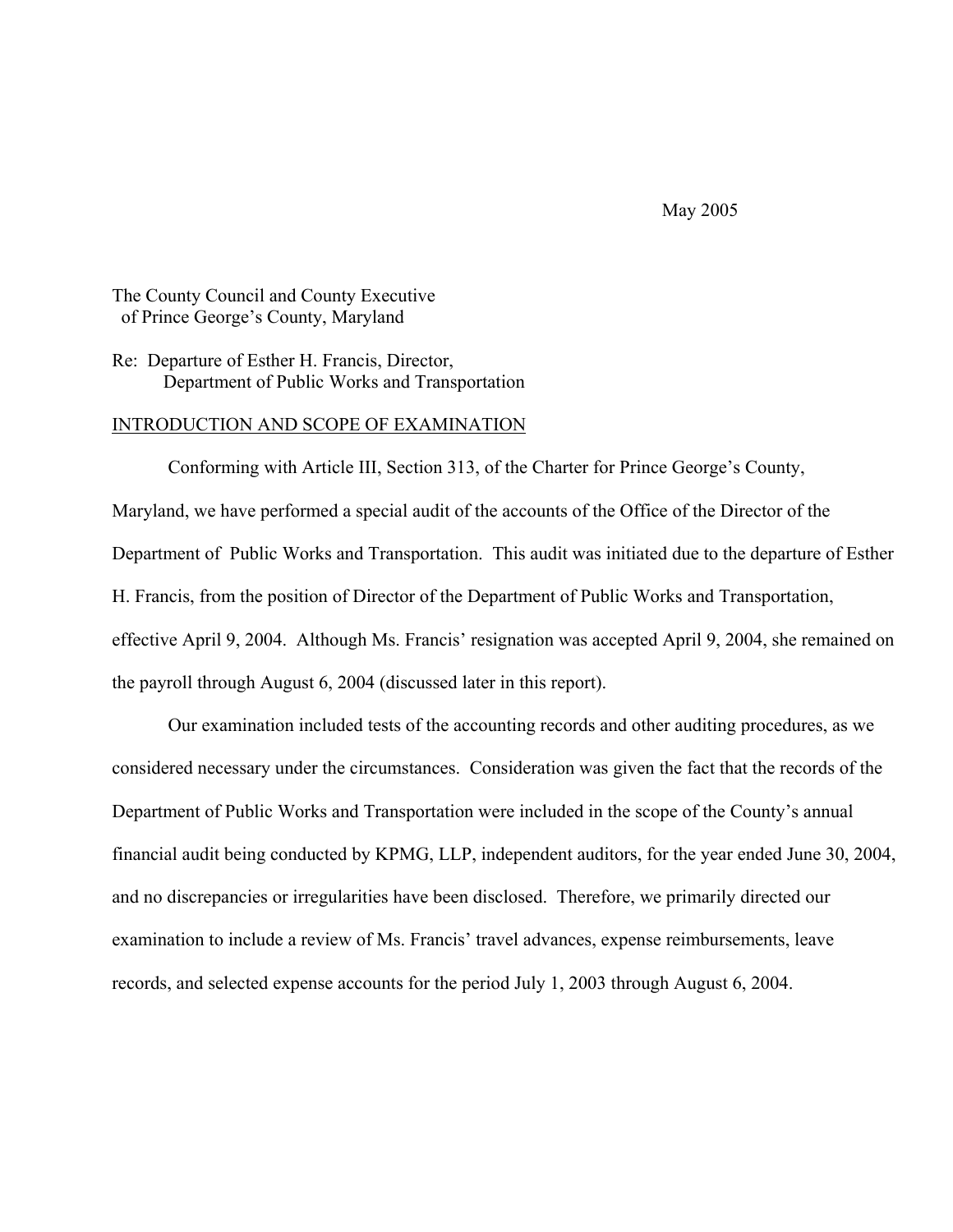#### FINDINGS, COMMENTS, AND RECOMMENDATIONS

#### Expenditures, Encumbrances and Commitments

 A statement of expenditures, encumbrances and commitments compared with appropriations for the Office of the Director of the Department of Public Works and Transportation for the period July 1, 2003 through June 30, 2004 is presented in Schedule 1 of this report. A statement of expenditures, encumbrances and commitments compared with appropriations for the Office of the Director of the Department of Public Works and Transportation for the period July 1, 2004 through August 6, 2004 is presented on Schedule 2 of this report. At June 30, 2004, and at August 6, 2004, total expenditures and encumbrances did not exceed total appropriations for the Office of the Director.

 During our review and verification of the agency expenditures for the Office of the Director, we determined that procurement card purchases were not being charged to the appropriate expense accounts. Procurement card purchases for travel, office supplies, employee training, telephone costs, and other expenses were being lumped into a single miscellaneous expense account. In order to properly account for and track agency expenditures, the various types of procurement card purchases must be allocated to the proper expense accounts.

We therefore recommend:

## **1. The Chief Administrative Officer require all agencies using County procurement cards to properly allocate procurement card expenditures to the appropriate expense accounts in accordance with Generally Accepted Accounting Principles.**

### Travel Advances and Expense Reimbursements

 We reviewed the travel advances log maintained by the Office of Finance, Accounting Division, for the period July 1, 2002 through August 6, 2004, and determined that Ms. Francis did not have any unsettled travel advances at the time of her departure from the County. We also reviewed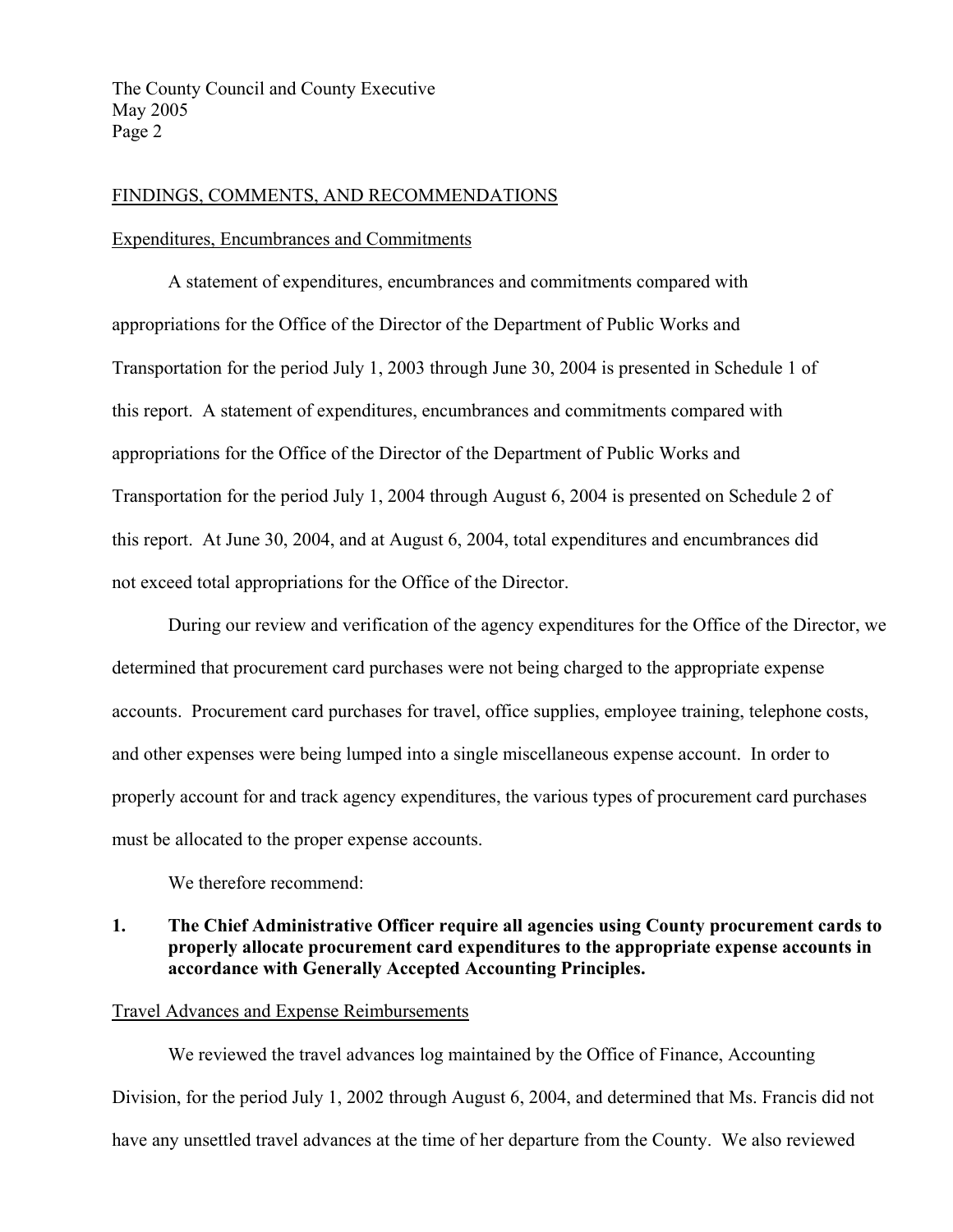expense reimbursements paid to Ms. Francis covering the period July 1, 2002 through August 6, 2004 and found no discrepancies or irregularities.

### Leave Records and Final Pay

 We verified final pay computations for Ms. Francis based on leave records maintained by the Payroll Section of the Office of Finance and the salary and hourly rate of pay maintained by the Office of Human Resources Management and found no discrepancies or irregularities.

 During our review of Ms. Francis' final pay and leave payouts we determined that on April 9, 2004, the County Executive accepted Ms. Francis' undated letter of resignation from the position of Director of the Department of Public Works and Transportation and immediately placed her on administrative leave through June 25, 2004. Ms. Francis was subsequently paid for 430 hours of administrative leave through June 25, 2004. According to Personnel Law Sec. 16-222, there is no provision for the granting of significant amounts of administrative leave under these circumstances. Additionally, the Office of Finance's Payroll Section was unable to produce any supporting documentation that would have allowed the processing of a paycheck with the use of administrative leave in this instance.

We therefore recommend:

- **2. The County Attorney review the usage of administrative leave for the situation described above and make a determination as to whether the usage was allowable in accordance with Personnel Law. If it is determined that the usage was unallowable, the County should take appropriate action.**
- **3. The Office of Finance's Payroll Section require written documentation be submitted with the employee's timesheet that justifies the usage of administrative leave, in accordance with Personnel law Sec. 16-222, when administrative leave is utilized.**

In addition to the usage of administrative leave, Ms. Francis used a total of 224 hours of sick leave from the pay period beginning June 27, 2004 through August 6, 2004, before ending County service. We reviewed the Payroll Section's employee records and had discussions with personnel at the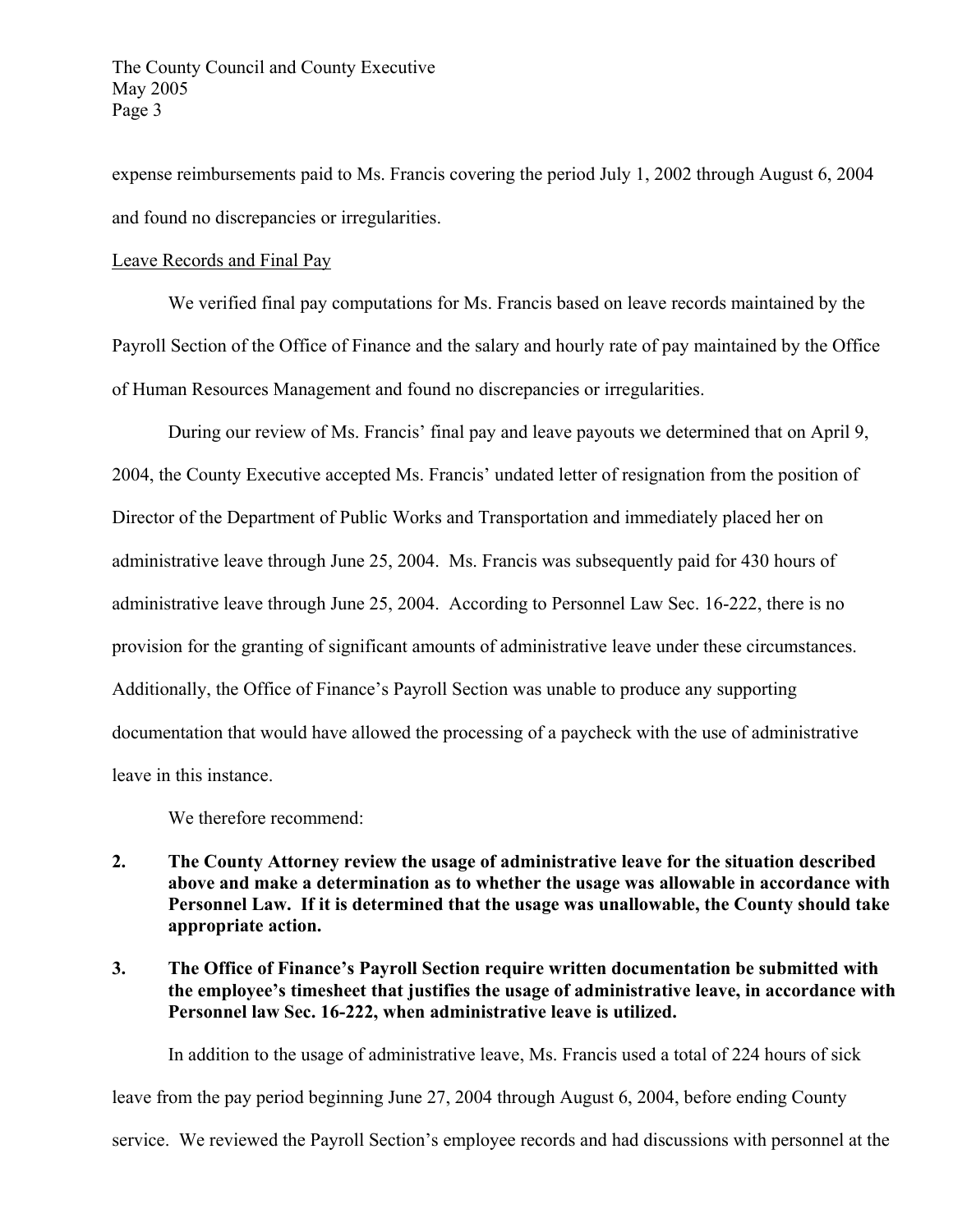The County Council and County Executive May 2005 Page 4

Department of Public Works and Transportation, but could not find any written supporting

documentation approving extended sick leave usage.

The written procedures governing employee's sick leave usage (Personnel Law Section 16-221 and Administrative Procedure 284, Revised 1994 – Administration of Employee Leave) do not prohibit the practice of allowing excessive sick leave usage. It is our opinion, however, that excessive sick leave usage should be approved through written documentation.

We therefore recommend:

## 4. **The Chief Administrative Officer request written procedures be established that require the written approval for the use of excessive sick leave in the absence of any medical verification of illness.**

## Fixed Assets

 The Fixed Assets Procedures Manual prepared by the Office of Finance requires that the Fixed Assets Section of the Department of Public Works and Transportation' Contract Administration and Procurement Division, upon the departure of any agency head, take inventory of only those fixed assets for which that agency head has signed an Equipment Custody Receipt (PGC Form #1890) form. It further requires that the unexplained loss of any such fixed assets be reported to the Chief Administrative Officer, who is to take action to recover the costs of the assets. We contacted personnel within the Contract Administration and Procurement Division to determine if assets issued to Ms. Francis were returned to the County. Based on our review, all assets were properly accounted for and returned to the County.

# Financial Disclosure Requirement

Section 2-294(c)(1) of the Prince George's County Code requires certain officials, employees, and candidates for office (among them the Director of the Department of Public Works and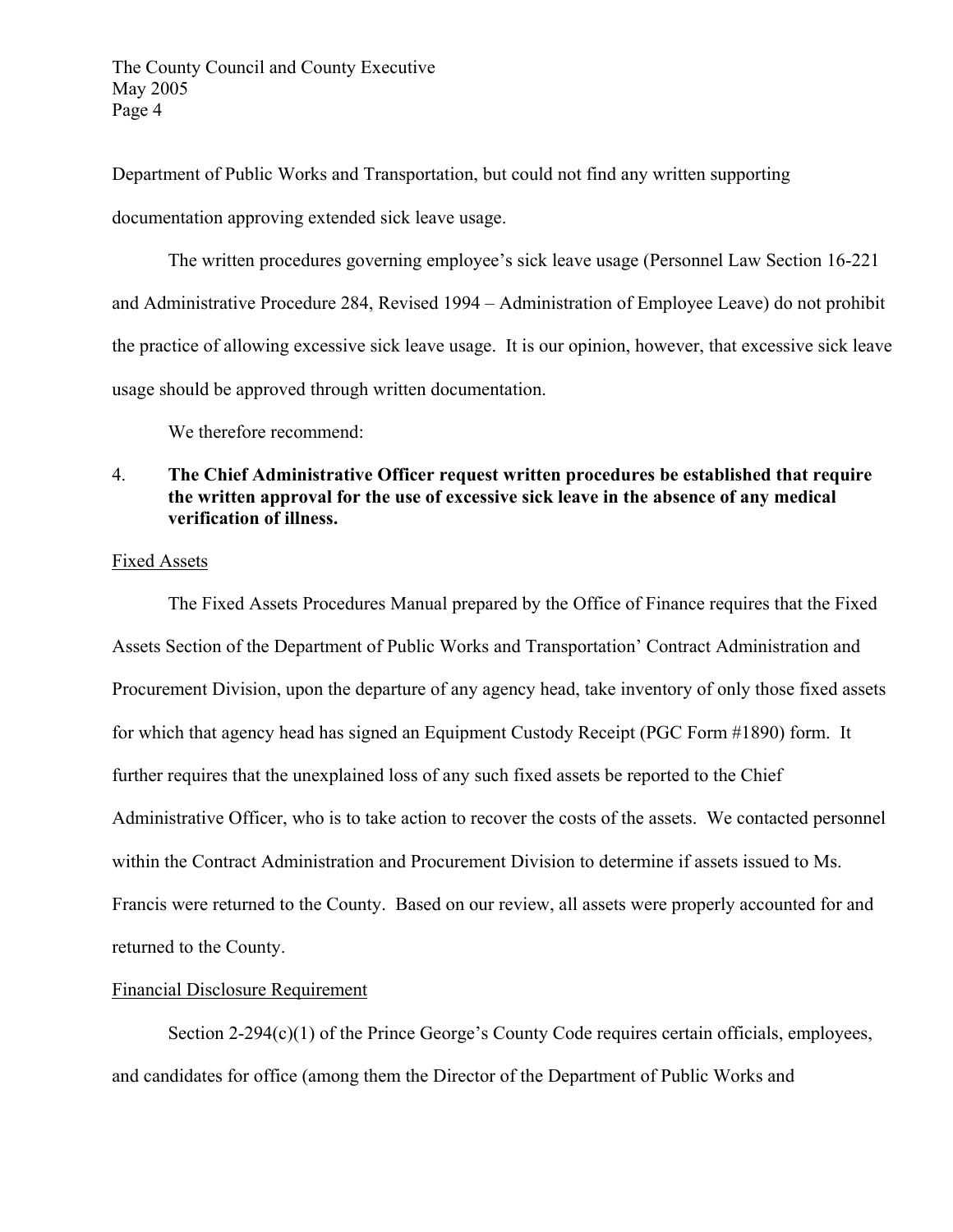The County Council and County Executive May 2005 Page 5

Transportation) to file financial disclosure statements. Council Bill 125-1984, effective February 4,

1985, modified Section  $2-294(c)(1)$  of the County Code, by adding the following requirement:

 "Any official or employee who is required to file a statement and who leaves office or employment for any reason, other than the official's or employee's death, shall file, within sixty (60) days of leaving office or employment, the statement required by this Section, for the calendar year immediately preceding, unless a statement has previously been filed for that year, and any portion of the current calendar year during which that official or employee held office or employment."

According to the County Code, Ms. Francis was required to file a financial disclosure within sixty (60)

days of leaving office. As of May 20, 2005, Ms. Francis has not filed a financial disclosure statement

with the Prince George's County Board of Ethics, for the period January 1, 2004 through August 6, 2004

as required.

We therefore recommend:

**5. The Prince George's County Board of Ethics take the appropriate steps necessary to notify departing officials of the sixty (60) day reporting requirement for financial disclosure statements and ensure compliance.** 

> David H. Van Dyke, C.P.A. County Auditor

 Mackenzie Lewis Auditor-In-Charge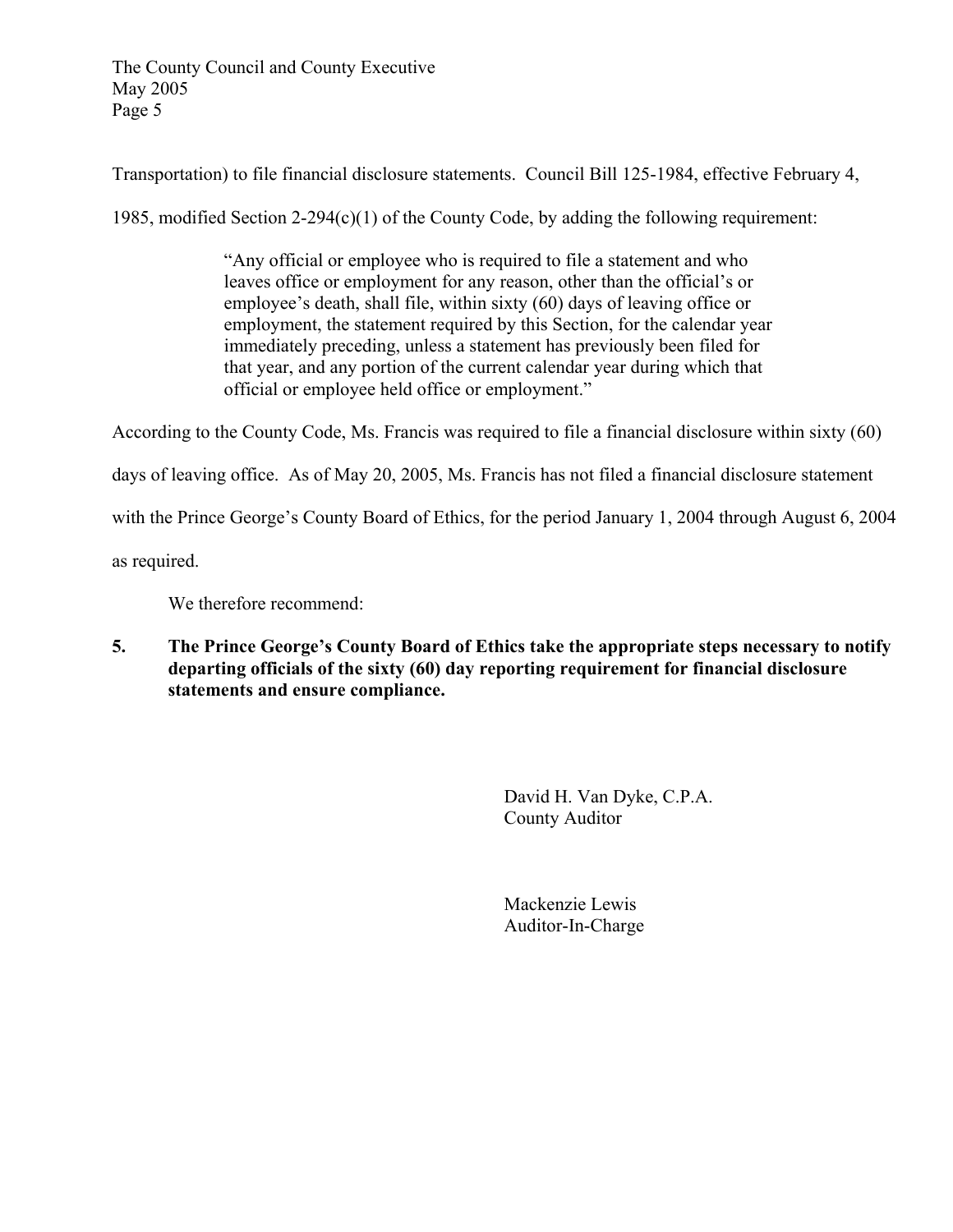**Schedule 1**

#### **PRINCE GEORGE'S COUNTY, MARYLAND DEPARTMENT OF PUBLIC WORKS AND TRANSPORTATION OFFICE OF THE DIRECTOR STATEMENT OF EXPENDITURES AND ENCUMBRANCES COMPARED WITH APPROPRIATIONS FOR THE PERIOD JULY 1, 2003 THROUGH JUNE 30, 2004**

| Operating<br><b>Fringe</b><br>Capital<br><b>Benefits</b><br><b>Compensation</b><br><b>Expenses</b><br>Outlay<br>Total<br><b>Appropriations</b><br><b>Recoveries</b><br><b>Current Year</b><br>\$<br>885,100<br>\$339,300<br>$\mathbb{S}$<br>(250,000)<br>\$376,400<br>\$<br>\$<br>1,350,800<br><b>Prior Year Encumbrances</b><br>12,340<br>87,098<br>Outstanding<br>74,758<br>$\overline{\mathbf{s}}$<br>$(250,000)$ \$ 376,400<br>74,758<br><b>Total Appropriations</b><br>885,100<br>\$351,640<br>\$<br>$\mathbb{S}$<br>\$1,437,898<br><b>Expenditures and Encumbrances</b><br><b>Current Year:</b><br>Salaries:<br>\$<br>Officials & Admin.-General<br>525,918<br>\$<br>\$<br>\$<br>525,918<br>\$<br>\$<br>\$<br>Professional<br>334,146<br>334,146<br>Office & Clerical<br>35,474<br>35,474<br>201,210<br>201,210<br><b>Fringe Benefits</b><br>Telephone<br>4,916<br>4,916<br>Printing & Reproduction<br>2,394<br>2,394<br><b>Office Automation</b><br>172,200<br>172,200<br>8,505<br>Training<br>8,505<br>100<br>Membership<br>100<br>Local Trnsp/Mileage/Moving<br>25<br>25<br><b>Genl &amp; Admin Contract Services</b><br>92,598<br>92,598<br>306<br><b>Office &amp; Operating Supplies</b><br>306<br>Miscellaneous<br>49,532<br>49,532<br>895,538<br>\$330,576<br>\$201,210<br>\$<br>Sub-total<br>\$<br>\$<br>\$<br>1,427,324<br>$\overline{\phantom{0}}$<br>Prior Year:<br>\$<br>12,050<br>\$<br>\$<br>86,808<br><b>Operating Expenses</b><br>\$<br>74,758<br>\$<br>$\overline{\phantom{a}}$<br>$\overline{\$}$<br>$\overline{\$}$<br>\$<br>\$<br>74,758<br>\$<br>Sub-total<br>12,050<br>86,808<br>$\overline{a}$<br>$\overline{a}$<br>$\overline{a}$<br>Less Recoveries:<br>\$<br>\$<br>(79, 713)<br>\$<br>(79, 713)<br><b>Operating Expenses</b><br>\$<br>\$<br>\$<br>\$<br>S<br>$\overline{\mathcal{S}}$<br>Sub-total<br>(79, 713)<br>(79, 713)<br><b>Total Expenditures and</b><br><b>Encumbrances</b><br>$\sqrt[6]{\frac{1}{2}}$<br>895,538<br>\$342,615<br>\$<br>(79, 713)<br>\$201,210<br>74,758<br>\$1,434,408<br><b>Unencumbered Balance At</b><br>(10, 438)<br>9,026<br>(170, 287)<br>June 30 2003<br>$\frac{1}{2}$<br>\$<br>\$175,190<br>\$<br>\$<br>3,491<br>\$ | <b>Other Current</b> |  |  |  |  |  |  |  |  |  |  |  |
|---------------------------------------------------------------------------------------------------------------------------------------------------------------------------------------------------------------------------------------------------------------------------------------------------------------------------------------------------------------------------------------------------------------------------------------------------------------------------------------------------------------------------------------------------------------------------------------------------------------------------------------------------------------------------------------------------------------------------------------------------------------------------------------------------------------------------------------------------------------------------------------------------------------------------------------------------------------------------------------------------------------------------------------------------------------------------------------------------------------------------------------------------------------------------------------------------------------------------------------------------------------------------------------------------------------------------------------------------------------------------------------------------------------------------------------------------------------------------------------------------------------------------------------------------------------------------------------------------------------------------------------------------------------------------------------------------------------------------------------------------------------------------------------------------------------------------------------------------------------------------------------------------------------------------------------------------------------------------------------------------------------------------------------------------------------------------------------------------------------------------------------------------------------------------------------|----------------------|--|--|--|--|--|--|--|--|--|--|--|
|                                                                                                                                                                                                                                                                                                                                                                                                                                                                                                                                                                                                                                                                                                                                                                                                                                                                                                                                                                                                                                                                                                                                                                                                                                                                                                                                                                                                                                                                                                                                                                                                                                                                                                                                                                                                                                                                                                                                                                                                                                                                                                                                                                                       |                      |  |  |  |  |  |  |  |  |  |  |  |
|                                                                                                                                                                                                                                                                                                                                                                                                                                                                                                                                                                                                                                                                                                                                                                                                                                                                                                                                                                                                                                                                                                                                                                                                                                                                                                                                                                                                                                                                                                                                                                                                                                                                                                                                                                                                                                                                                                                                                                                                                                                                                                                                                                                       |                      |  |  |  |  |  |  |  |  |  |  |  |
|                                                                                                                                                                                                                                                                                                                                                                                                                                                                                                                                                                                                                                                                                                                                                                                                                                                                                                                                                                                                                                                                                                                                                                                                                                                                                                                                                                                                                                                                                                                                                                                                                                                                                                                                                                                                                                                                                                                                                                                                                                                                                                                                                                                       |                      |  |  |  |  |  |  |  |  |  |  |  |
|                                                                                                                                                                                                                                                                                                                                                                                                                                                                                                                                                                                                                                                                                                                                                                                                                                                                                                                                                                                                                                                                                                                                                                                                                                                                                                                                                                                                                                                                                                                                                                                                                                                                                                                                                                                                                                                                                                                                                                                                                                                                                                                                                                                       |                      |  |  |  |  |  |  |  |  |  |  |  |
|                                                                                                                                                                                                                                                                                                                                                                                                                                                                                                                                                                                                                                                                                                                                                                                                                                                                                                                                                                                                                                                                                                                                                                                                                                                                                                                                                                                                                                                                                                                                                                                                                                                                                                                                                                                                                                                                                                                                                                                                                                                                                                                                                                                       |                      |  |  |  |  |  |  |  |  |  |  |  |
|                                                                                                                                                                                                                                                                                                                                                                                                                                                                                                                                                                                                                                                                                                                                                                                                                                                                                                                                                                                                                                                                                                                                                                                                                                                                                                                                                                                                                                                                                                                                                                                                                                                                                                                                                                                                                                                                                                                                                                                                                                                                                                                                                                                       |                      |  |  |  |  |  |  |  |  |  |  |  |
|                                                                                                                                                                                                                                                                                                                                                                                                                                                                                                                                                                                                                                                                                                                                                                                                                                                                                                                                                                                                                                                                                                                                                                                                                                                                                                                                                                                                                                                                                                                                                                                                                                                                                                                                                                                                                                                                                                                                                                                                                                                                                                                                                                                       |                      |  |  |  |  |  |  |  |  |  |  |  |
|                                                                                                                                                                                                                                                                                                                                                                                                                                                                                                                                                                                                                                                                                                                                                                                                                                                                                                                                                                                                                                                                                                                                                                                                                                                                                                                                                                                                                                                                                                                                                                                                                                                                                                                                                                                                                                                                                                                                                                                                                                                                                                                                                                                       |                      |  |  |  |  |  |  |  |  |  |  |  |
|                                                                                                                                                                                                                                                                                                                                                                                                                                                                                                                                                                                                                                                                                                                                                                                                                                                                                                                                                                                                                                                                                                                                                                                                                                                                                                                                                                                                                                                                                                                                                                                                                                                                                                                                                                                                                                                                                                                                                                                                                                                                                                                                                                                       |                      |  |  |  |  |  |  |  |  |  |  |  |
|                                                                                                                                                                                                                                                                                                                                                                                                                                                                                                                                                                                                                                                                                                                                                                                                                                                                                                                                                                                                                                                                                                                                                                                                                                                                                                                                                                                                                                                                                                                                                                                                                                                                                                                                                                                                                                                                                                                                                                                                                                                                                                                                                                                       |                      |  |  |  |  |  |  |  |  |  |  |  |
|                                                                                                                                                                                                                                                                                                                                                                                                                                                                                                                                                                                                                                                                                                                                                                                                                                                                                                                                                                                                                                                                                                                                                                                                                                                                                                                                                                                                                                                                                                                                                                                                                                                                                                                                                                                                                                                                                                                                                                                                                                                                                                                                                                                       |                      |  |  |  |  |  |  |  |  |  |  |  |
|                                                                                                                                                                                                                                                                                                                                                                                                                                                                                                                                                                                                                                                                                                                                                                                                                                                                                                                                                                                                                                                                                                                                                                                                                                                                                                                                                                                                                                                                                                                                                                                                                                                                                                                                                                                                                                                                                                                                                                                                                                                                                                                                                                                       |                      |  |  |  |  |  |  |  |  |  |  |  |
|                                                                                                                                                                                                                                                                                                                                                                                                                                                                                                                                                                                                                                                                                                                                                                                                                                                                                                                                                                                                                                                                                                                                                                                                                                                                                                                                                                                                                                                                                                                                                                                                                                                                                                                                                                                                                                                                                                                                                                                                                                                                                                                                                                                       |                      |  |  |  |  |  |  |  |  |  |  |  |
|                                                                                                                                                                                                                                                                                                                                                                                                                                                                                                                                                                                                                                                                                                                                                                                                                                                                                                                                                                                                                                                                                                                                                                                                                                                                                                                                                                                                                                                                                                                                                                                                                                                                                                                                                                                                                                                                                                                                                                                                                                                                                                                                                                                       |                      |  |  |  |  |  |  |  |  |  |  |  |
|                                                                                                                                                                                                                                                                                                                                                                                                                                                                                                                                                                                                                                                                                                                                                                                                                                                                                                                                                                                                                                                                                                                                                                                                                                                                                                                                                                                                                                                                                                                                                                                                                                                                                                                                                                                                                                                                                                                                                                                                                                                                                                                                                                                       |                      |  |  |  |  |  |  |  |  |  |  |  |
|                                                                                                                                                                                                                                                                                                                                                                                                                                                                                                                                                                                                                                                                                                                                                                                                                                                                                                                                                                                                                                                                                                                                                                                                                                                                                                                                                                                                                                                                                                                                                                                                                                                                                                                                                                                                                                                                                                                                                                                                                                                                                                                                                                                       |                      |  |  |  |  |  |  |  |  |  |  |  |
|                                                                                                                                                                                                                                                                                                                                                                                                                                                                                                                                                                                                                                                                                                                                                                                                                                                                                                                                                                                                                                                                                                                                                                                                                                                                                                                                                                                                                                                                                                                                                                                                                                                                                                                                                                                                                                                                                                                                                                                                                                                                                                                                                                                       |                      |  |  |  |  |  |  |  |  |  |  |  |
|                                                                                                                                                                                                                                                                                                                                                                                                                                                                                                                                                                                                                                                                                                                                                                                                                                                                                                                                                                                                                                                                                                                                                                                                                                                                                                                                                                                                                                                                                                                                                                                                                                                                                                                                                                                                                                                                                                                                                                                                                                                                                                                                                                                       |                      |  |  |  |  |  |  |  |  |  |  |  |
|                                                                                                                                                                                                                                                                                                                                                                                                                                                                                                                                                                                                                                                                                                                                                                                                                                                                                                                                                                                                                                                                                                                                                                                                                                                                                                                                                                                                                                                                                                                                                                                                                                                                                                                                                                                                                                                                                                                                                                                                                                                                                                                                                                                       |                      |  |  |  |  |  |  |  |  |  |  |  |
|                                                                                                                                                                                                                                                                                                                                                                                                                                                                                                                                                                                                                                                                                                                                                                                                                                                                                                                                                                                                                                                                                                                                                                                                                                                                                                                                                                                                                                                                                                                                                                                                                                                                                                                                                                                                                                                                                                                                                                                                                                                                                                                                                                                       |                      |  |  |  |  |  |  |  |  |  |  |  |
|                                                                                                                                                                                                                                                                                                                                                                                                                                                                                                                                                                                                                                                                                                                                                                                                                                                                                                                                                                                                                                                                                                                                                                                                                                                                                                                                                                                                                                                                                                                                                                                                                                                                                                                                                                                                                                                                                                                                                                                                                                                                                                                                                                                       |                      |  |  |  |  |  |  |  |  |  |  |  |
|                                                                                                                                                                                                                                                                                                                                                                                                                                                                                                                                                                                                                                                                                                                                                                                                                                                                                                                                                                                                                                                                                                                                                                                                                                                                                                                                                                                                                                                                                                                                                                                                                                                                                                                                                                                                                                                                                                                                                                                                                                                                                                                                                                                       |                      |  |  |  |  |  |  |  |  |  |  |  |
|                                                                                                                                                                                                                                                                                                                                                                                                                                                                                                                                                                                                                                                                                                                                                                                                                                                                                                                                                                                                                                                                                                                                                                                                                                                                                                                                                                                                                                                                                                                                                                                                                                                                                                                                                                                                                                                                                                                                                                                                                                                                                                                                                                                       |                      |  |  |  |  |  |  |  |  |  |  |  |
|                                                                                                                                                                                                                                                                                                                                                                                                                                                                                                                                                                                                                                                                                                                                                                                                                                                                                                                                                                                                                                                                                                                                                                                                                                                                                                                                                                                                                                                                                                                                                                                                                                                                                                                                                                                                                                                                                                                                                                                                                                                                                                                                                                                       |                      |  |  |  |  |  |  |  |  |  |  |  |
|                                                                                                                                                                                                                                                                                                                                                                                                                                                                                                                                                                                                                                                                                                                                                                                                                                                                                                                                                                                                                                                                                                                                                                                                                                                                                                                                                                                                                                                                                                                                                                                                                                                                                                                                                                                                                                                                                                                                                                                                                                                                                                                                                                                       |                      |  |  |  |  |  |  |  |  |  |  |  |
|                                                                                                                                                                                                                                                                                                                                                                                                                                                                                                                                                                                                                                                                                                                                                                                                                                                                                                                                                                                                                                                                                                                                                                                                                                                                                                                                                                                                                                                                                                                                                                                                                                                                                                                                                                                                                                                                                                                                                                                                                                                                                                                                                                                       |                      |  |  |  |  |  |  |  |  |  |  |  |
|                                                                                                                                                                                                                                                                                                                                                                                                                                                                                                                                                                                                                                                                                                                                                                                                                                                                                                                                                                                                                                                                                                                                                                                                                                                                                                                                                                                                                                                                                                                                                                                                                                                                                                                                                                                                                                                                                                                                                                                                                                                                                                                                                                                       |                      |  |  |  |  |  |  |  |  |  |  |  |
|                                                                                                                                                                                                                                                                                                                                                                                                                                                                                                                                                                                                                                                                                                                                                                                                                                                                                                                                                                                                                                                                                                                                                                                                                                                                                                                                                                                                                                                                                                                                                                                                                                                                                                                                                                                                                                                                                                                                                                                                                                                                                                                                                                                       |                      |  |  |  |  |  |  |  |  |  |  |  |
|                                                                                                                                                                                                                                                                                                                                                                                                                                                                                                                                                                                                                                                                                                                                                                                                                                                                                                                                                                                                                                                                                                                                                                                                                                                                                                                                                                                                                                                                                                                                                                                                                                                                                                                                                                                                                                                                                                                                                                                                                                                                                                                                                                                       |                      |  |  |  |  |  |  |  |  |  |  |  |
|                                                                                                                                                                                                                                                                                                                                                                                                                                                                                                                                                                                                                                                                                                                                                                                                                                                                                                                                                                                                                                                                                                                                                                                                                                                                                                                                                                                                                                                                                                                                                                                                                                                                                                                                                                                                                                                                                                                                                                                                                                                                                                                                                                                       |                      |  |  |  |  |  |  |  |  |  |  |  |
|                                                                                                                                                                                                                                                                                                                                                                                                                                                                                                                                                                                                                                                                                                                                                                                                                                                                                                                                                                                                                                                                                                                                                                                                                                                                                                                                                                                                                                                                                                                                                                                                                                                                                                                                                                                                                                                                                                                                                                                                                                                                                                                                                                                       |                      |  |  |  |  |  |  |  |  |  |  |  |
|                                                                                                                                                                                                                                                                                                                                                                                                                                                                                                                                                                                                                                                                                                                                                                                                                                                                                                                                                                                                                                                                                                                                                                                                                                                                                                                                                                                                                                                                                                                                                                                                                                                                                                                                                                                                                                                                                                                                                                                                                                                                                                                                                                                       |                      |  |  |  |  |  |  |  |  |  |  |  |
|                                                                                                                                                                                                                                                                                                                                                                                                                                                                                                                                                                                                                                                                                                                                                                                                                                                                                                                                                                                                                                                                                                                                                                                                                                                                                                                                                                                                                                                                                                                                                                                                                                                                                                                                                                                                                                                                                                                                                                                                                                                                                                                                                                                       |                      |  |  |  |  |  |  |  |  |  |  |  |